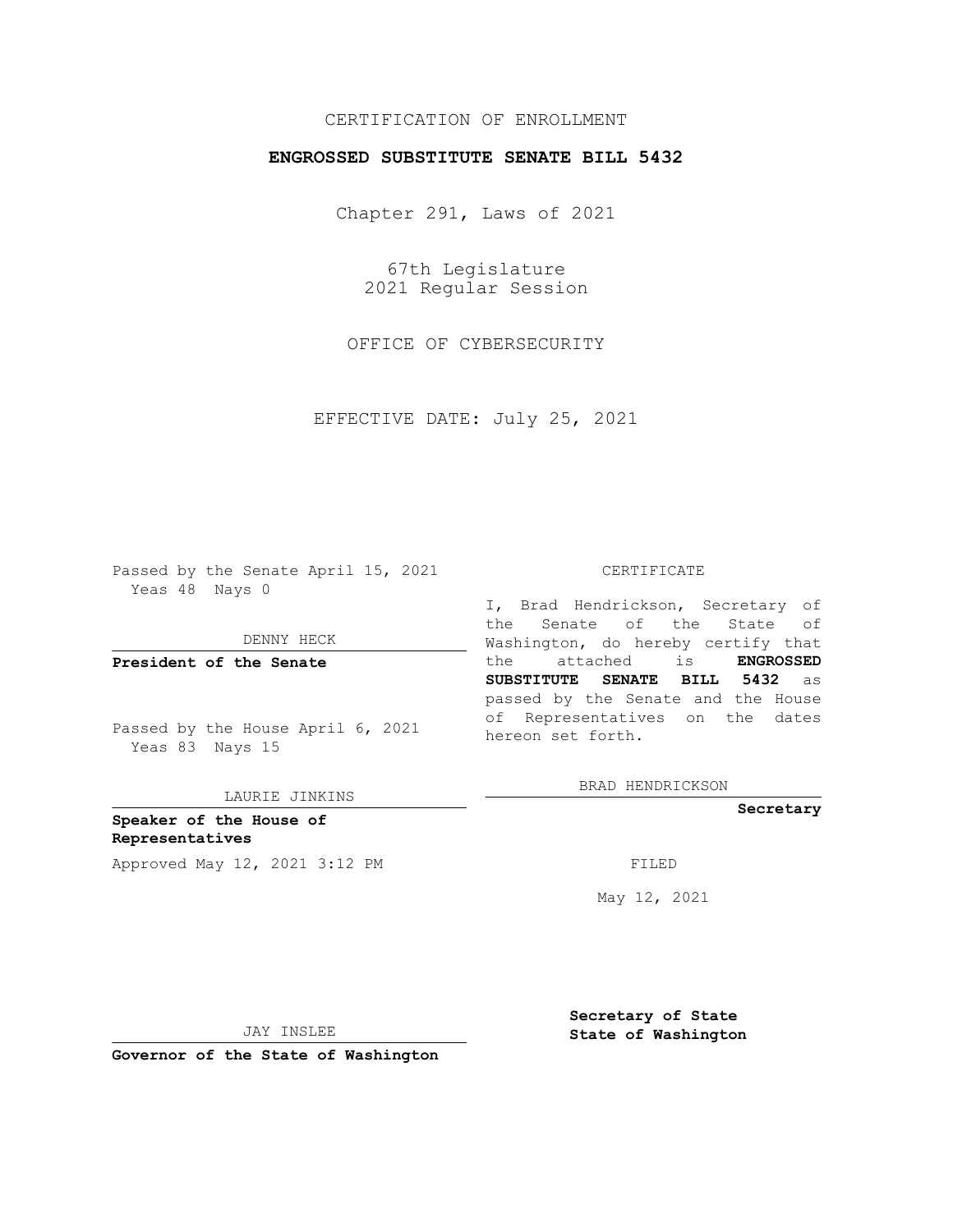### **ENGROSSED SUBSTITUTE SENATE BILL 5432**

AS AMENDED BY THE HOUSE

Passed Legislature - 2021 Regular Session

## **State of Washington 67th Legislature 2021 Regular Session**

**By** Senate Environment, Energy & Technology (originally sponsored by Senators Carlyle, Nguyen, Conway, Das, Dhingra, Keiser, Liias, Nobles, and Randall; by request of Office of the Governor)

READ FIRST TIME 02/12/21.

 AN ACT Relating to cybersecurity in state government; amending RCW 43.105.054; adding new sections to chapter 43.105 RCW; adding a new section to chapter 39.26 RCW; adding a new section to chapter 39.34 RCW; adding a new section to chapter 42.56 RCW; creating new sections; repealing RCW 43.105.215; and providing an expiration date.

6 BE IT ENACTED BY THE LEGISLATURE OF THE STATE OF WASHINGTON:

7 NEW SECTION. **Sec. 1.** A new section is added to chapter 43.105 8 RCW to read as follows:

9 (1) The office of cybersecurity is created within the office of 10 the chief information officer.

11 (2) The director shall appoint a state chief information security 12 officer, who is the director of the office of cybersecurity.

13 (3) The primary duties of the office of cybersecurity are:

 (a) To establish security standards and policies to protect the state's information technology systems and infrastructure, to provide appropriate governance and application of the standards and policies 17 across information technology resources used by the state, and to ensure the confidentiality, availability, and integrity of the information transacted, stored, or processed in the state's information technology systems and infrastructure;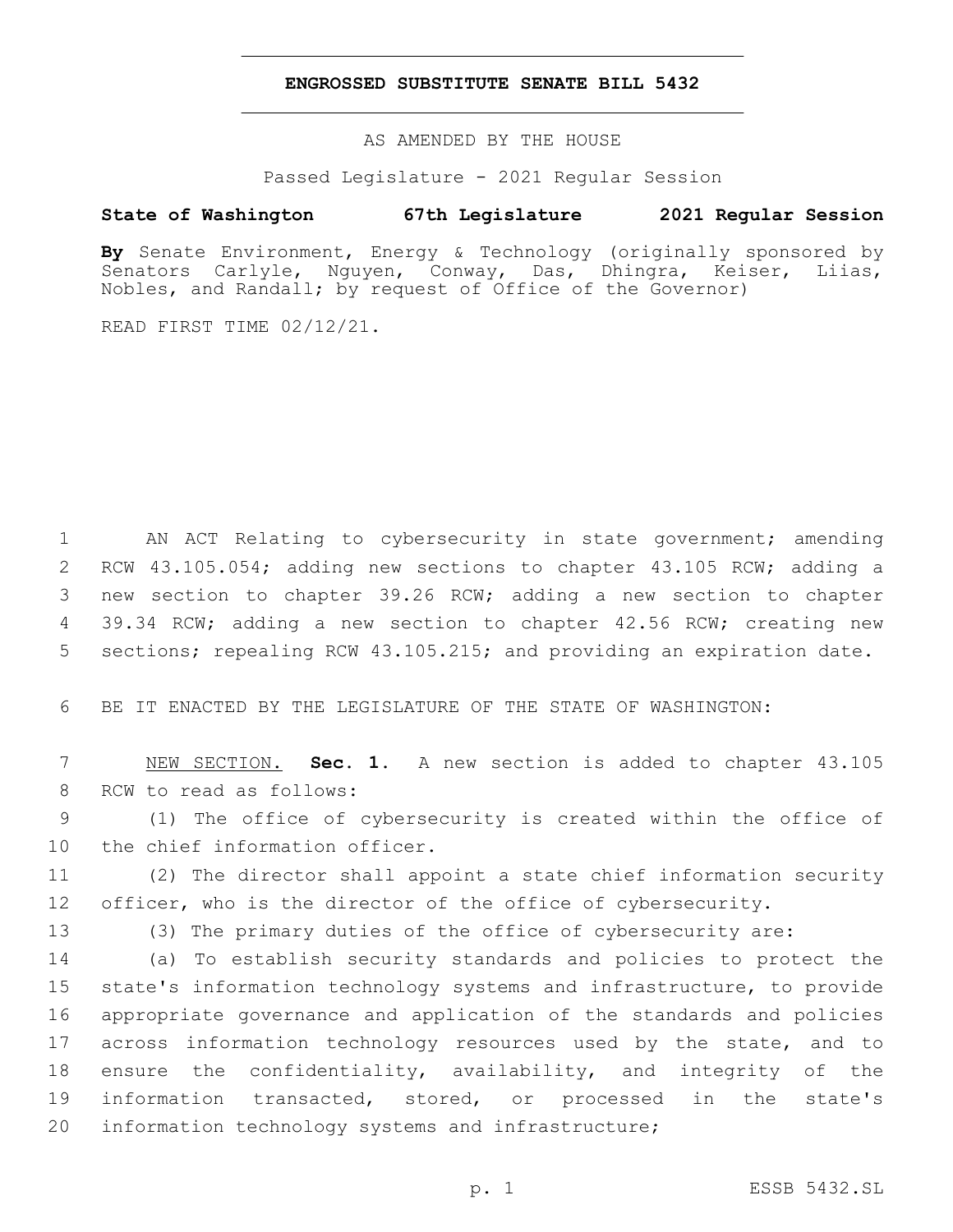(b) To develop a centralized cybersecurity protocol for protecting and managing state information technology assets and infrastructure;3

 (c) To detect and respond to security incidents consistent with 5 information security standards and policies;

 (d) To create a model incident response plan for agency adoption, with the office of cybersecurity as the incident response coordinator 8 for incidents that: (i) Impact multiple agencies; (ii) impact more than 10,000 citizens; (iii) involve a nation state actor; or (iv) are 10 likely to be in the public domain;

 (e) To ensure the continuity of state business and information resources that support the operations and assets of state agencies in 13 the event of a security incident;

 (f) To provide formal guidance to agencies on leading practices and applicable standards to ensure a whole government approach to cybersecurity, which shall include, but not be limited to, guidance regarding: (i) The configuration and architecture of agencies' information technology systems, infrastructure, and assets; (ii) governance, compliance, and oversight; and (iii) incident 20 investigation and response;

 (g) To serve as a resource for local and municipal governments in 22 Washington in the area of cybersecurity;

 (h) To develop a service catalog of cybersecurity services to be 24 offered to state and local governments;

 (i) To collaborate with state agencies in developing standards, functions, and services in order to ensure state agency regulatory environments are understood and considered as part of an enterprise 28 cybersecurity response;

 (j) To define core services that must be managed by agency 30 information technology security programs; and

 (k) To perform all other matters and things necessary to carry 32 out the purposes of this chapter.

 (4) In performing its duties, the office of cybersecurity must address the highest levels of security required to protect confidential information transacted, stored, or processed in the state's information technology systems and infrastructure that is specifically protected from disclosure by state or federal law and for which strict handling requirements are required.

 (5) In executing its duties under subsection (3) of this section, 40 the office of cybersecurity shall use or rely upon existing, industry

p. 2 ESSB 5432.SL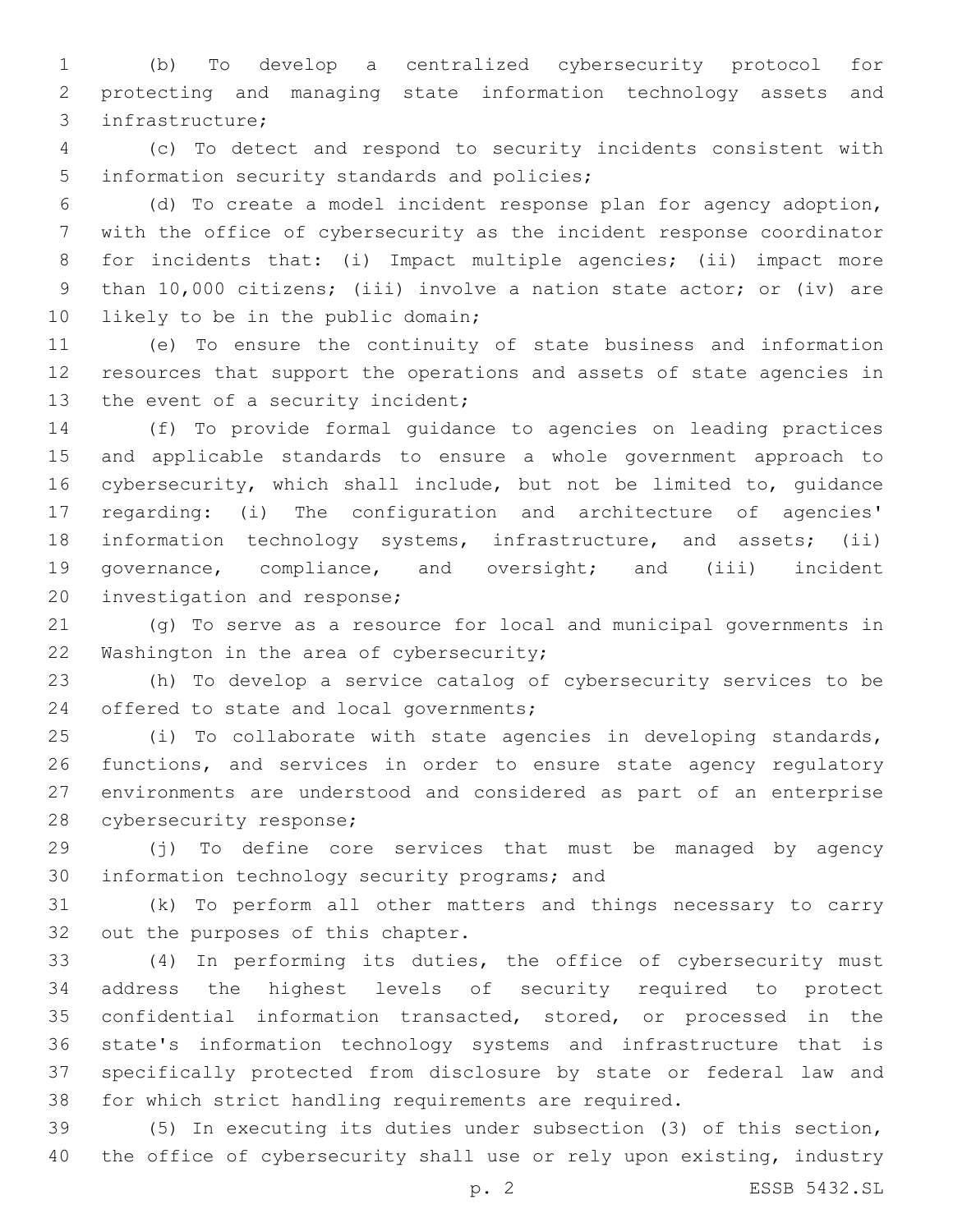standard, widely adopted cybersecurity standards, with a preference 2 for United States federal standards.

 (6) Each state agency, institution of higher education, the legislature, and the judiciary must develop an information technology security program consistent with the office of cybersecurity's 6 standards and policies.

 (7)(a) Each state agency information technology security program must adhere to the office of cybersecurity's security standards and policies. Each state agency must review and update its program annually, certify to the office of cybersecurity that its program is in compliance with the office of cybersecurity's security standards and policies, and provide the office of cybersecurity with a list of the agency's cybersecurity business needs and agency program metrics.

 (b) The office of cybersecurity shall require a state agency to obtain an independent compliance audit of its information technology security program and controls at least once every three years to determine whether the state agency's information technology security program is in compliance with the standards and policies established by the agency and that security controls identified by the state agency in its security program are operating efficiently.

 (c) If a review or an audit conducted under (a) or (b) of this subsection identifies any failure to comply with the standards and policies of the office of cybersecurity or any other material cybersecurity risk, the office of cybersecurity must require the state agency to formulate and implement a plan to resolve the failure or risk. On an annual basis, the office of cybersecurity must provide a confidential report to the governor and appropriate committees of the legislature identifying and describing the cybersecurity risk or failure to comply with the office of cybersecurity's security policy or implementing cybersecurity standards and policies, as well as the agency's plan to resolve such failure or risk. Risks that are not mitigated are to be tracked by the office of cybersecurity and reviewed with the governor and the chair and ranking member of the appropriate committees of the legislature on a quarterly basis.

 (d) The reports produced, and information compiled, pursuant to this subsection (7) are confidential and may not be disclosed under 37 chapter 42.56 RCW.

 (8) In the case of institutions of higher education, the judiciary, and the legislature, each information technology security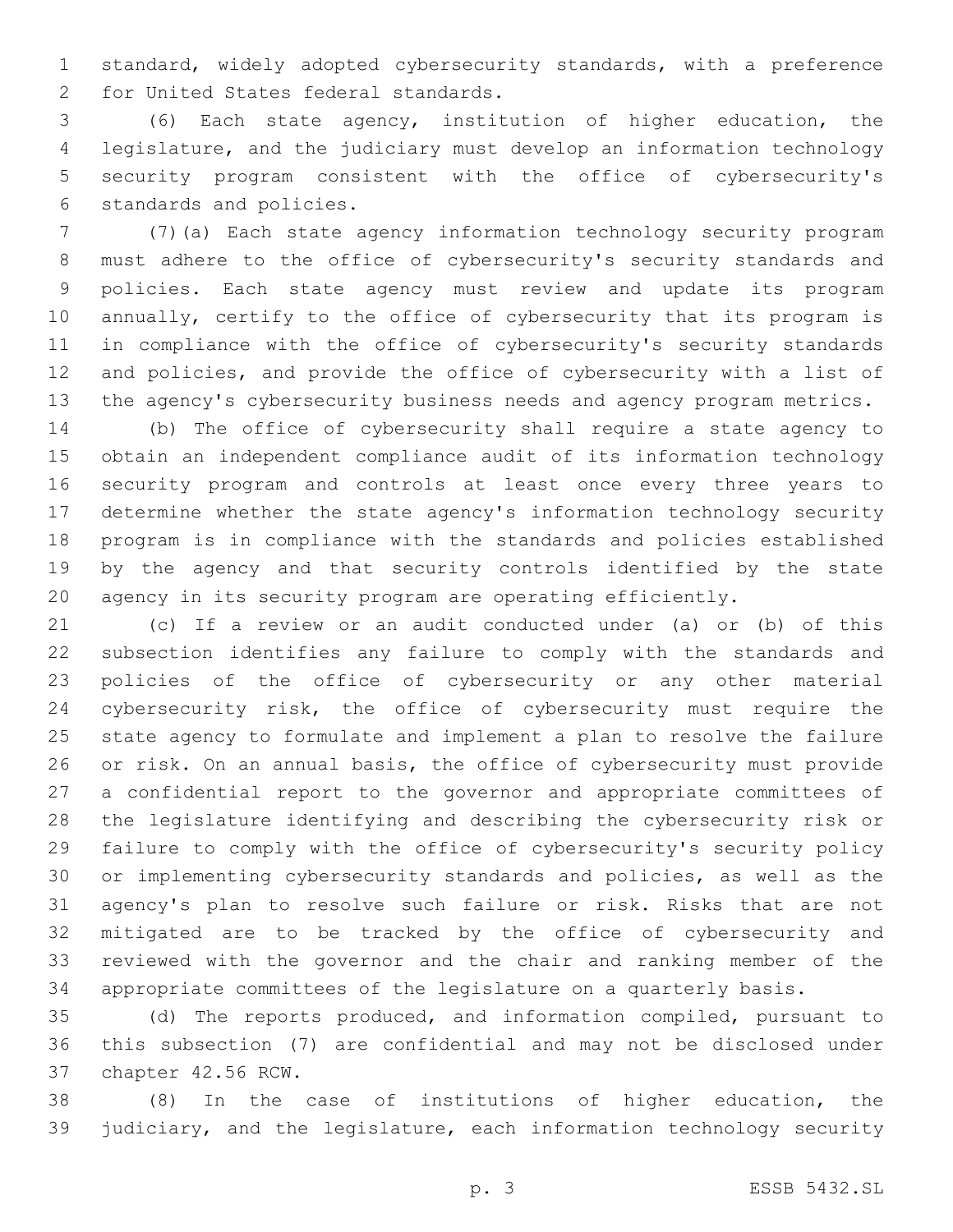program must be comparable to the intended outcomes of the office of 2 cybersecurity's security standards and policies.

 NEW SECTION. **Sec. 2.** A new section is added to chapter 43.105 4 RCW to read as follows:

 (1) By July 1, 2022, the office of cybersecurity, in collaboration with state agencies, shall develop a catalog of cybersecurity services and functions for the office of cybersecurity to perform and submit a report to the legislature and governor. The 9 report must include, but not be limited to:

 (a) Cybersecurity services and functions to include in the office of cybersecurity's catalog of services that should be performed by 12 the office of cybersecurity;

 (b) Core capabilities and competencies of the office of 14 cybersecurity;

 (c) Security functions which should remain within agency 16 information technology security programs;

 (d) A recommended model for accountability of agency security 18 programs to the office of cybersecurity; and

 (e) The cybersecurity services and functions required to protect confidential information transacted, stored, or processed in the state's information technology systems and infrastructure that is specifically protected from disclosure by state or federal law and for which strict handling requirements are required.

 (2) The office of cybersecurity shall update and publish its catalog of services and performance metrics on a biennial basis. The office of cybersecurity shall use data and information provided from agency security programs to inform the updates to its catalog of 28 services and performance metrics.

 (3) To ensure alignment with enterprise information technology security strategy, the office of cybersecurity shall develop a process for reviewing and evaluating agency proposals for additional cybersecurity services consistent with RCW 43.105.255.

 NEW SECTION. **Sec. 3.** A new section is added to chapter 43.105 34 RCW to read as follows:

 (1) In the event of a major cybersecurity incident, as defined in policy established by the office of cybersecurity in accordance with section 1 of this act, state agencies must report that incident to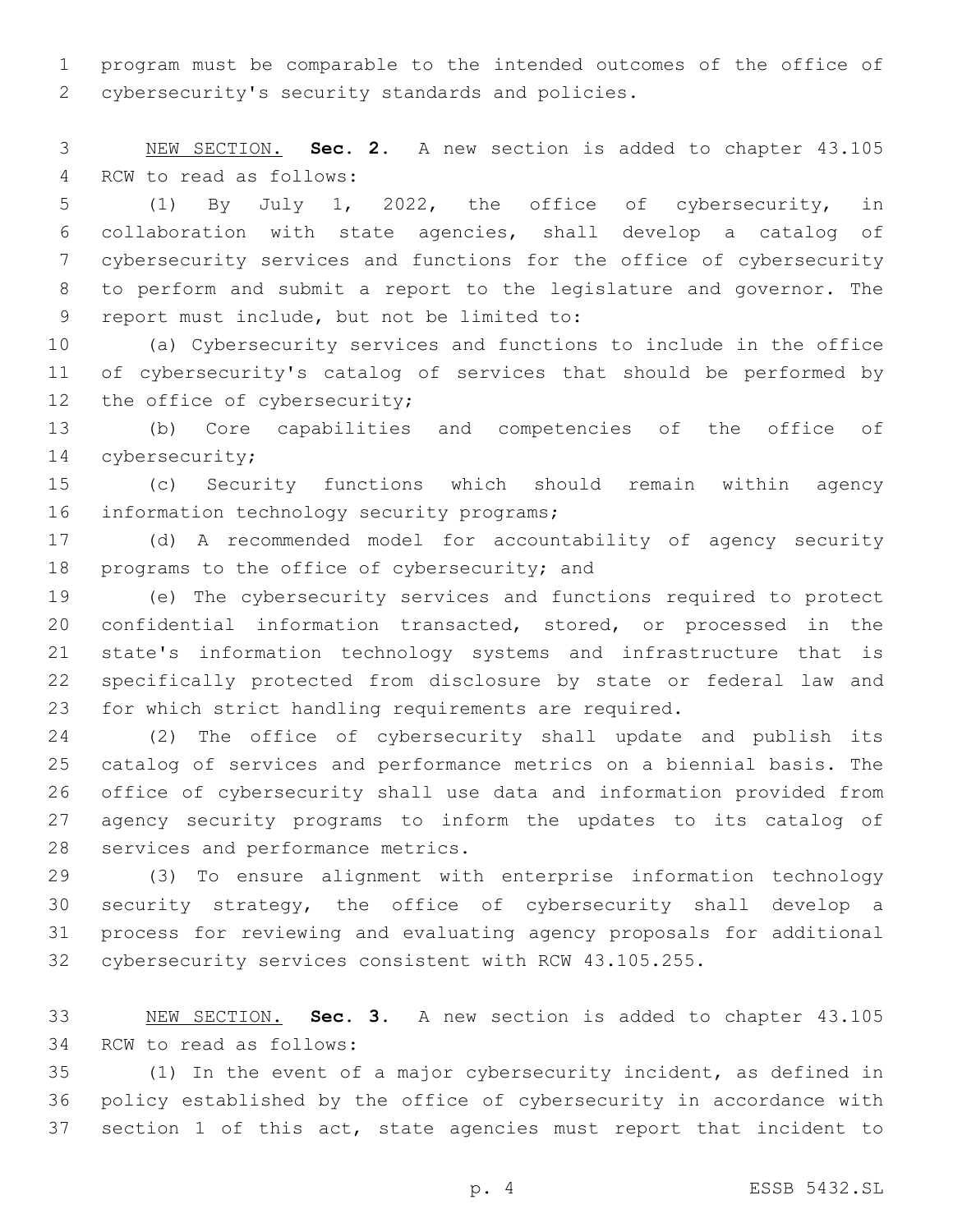the office of cybersecurity within 24 hours of discovery of the 2 incident.

 (2) State agencies must provide the office of cybersecurity with contact information for any external parties who may have material 5 information related to the cybersecurity incident.

 (3) Once a cybersecurity incident is reported to the office of cybersecurity, the office of cybersecurity must investigate the incident to determine the degree of severity and facilitate any necessary incident response measures that need to be taken to protect 10 the enterprise.

 (4) The chief information security officer or the chief information security officer's designee shall serve as the state's point of contact for all major cybersecurity incidents.

 (5) The office of cybersecurity must create policy to implement 15 this section.

 NEW SECTION. **Sec. 4.** (1) The office of cybersecurity, in collaboration with the office of privacy and data protection and the office of the attorney general, shall research and examine existing best practices for data governance, data protection, the sharing of data relating to cybersecurity, and the protection of state and local governments' information technology systems and infrastructure including, but not limited to, model terms for data-sharing contracts and adherence to privacy principles.

 (2) The office of cybersecurity must submit a report of its findings and identify specific recommendations to the governor and the appropriate committees of the legislature by December 1, 2021.

27 (3) This section expires December 31, 2021.

 NEW SECTION. **Sec. 5.** A new section is added to chapter 39.26 29 RCW to read as follows:

 (1) Before an agency shares with a contractor category 3 or higher data, as defined in policy established in accordance with RCW 43.105.054, a written data-sharing agreement must be in place. Such agreements shall conform to the policies for data sharing specified by the office of cybersecurity under the authority of RCW 43.105.054.

 (2) Nothing in this section shall be construed as limiting audit 36 authorities under chapter 43.09 RCW.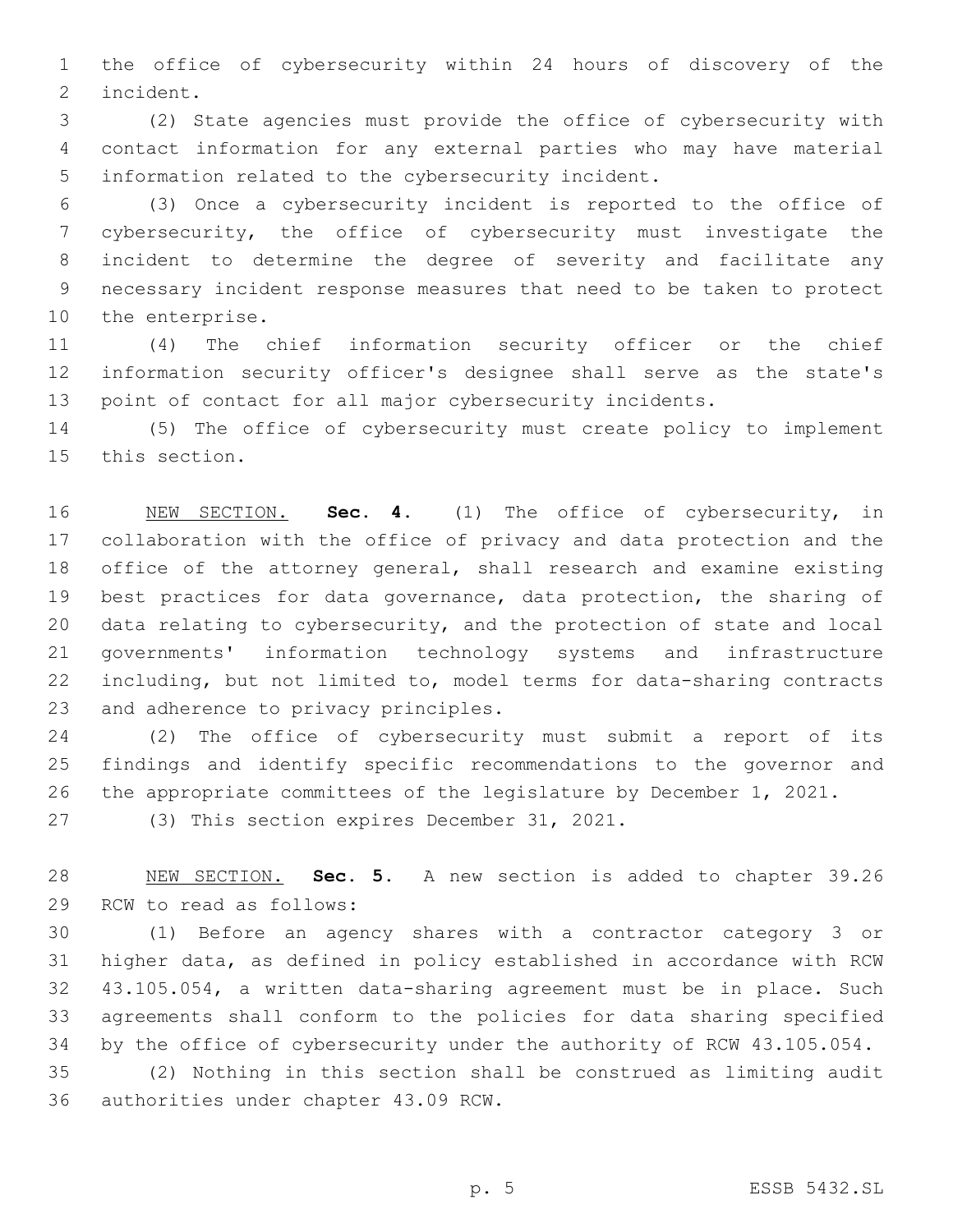NEW SECTION. **Sec. 6.** A new section is added to chapter 39.34 2 RCW to read as follows:

 (1) If a public agency is requesting from another public agency category 3 or higher data, as defined in policy established in accordance with RCW 43.105.054, the requesting agency shall provide for a written agreement between the agencies that conforms to the 7 policies of the office of cybersecurity.

 (2) Nothing in this section shall be construed as limiting audit 9 authorities under chapter 43.09 RCW.

 NEW SECTION. **Sec. 7.** (1) The office of cybersecurity shall contract for an independent security assessment of the state agency information technology security program audits, required under section 1 of this act, that have been conducted since July 1, 2015. The independent assessment must be conducted in accordance with subsection (2) of this section. To the greatest extent practicable, the office of cybersecurity must contract for the independent security assessment using a department of enterprise services master contract or the competitive solicitation process described under chapter 39.26 RCW. If the office of cybersecurity conducts a competitive solicitation, the office of cybersecurity shall work with the department of enterprise services, office of minority and women's business enterprises, and the department of veterans affairs to engage in outreach to Washington small businesses, as defined in RCW 39.26.010, and certified veteran-owned businesses, as described in RCW 43.60A.190, and encourage these entities to submit a bid.

(2) The assessment must, at a minimum:26

 (a) Review the state agency information technology security program audits, required under section 1 of this act, performed since 29 July 1, 2015;

 (b) Assess the content of any audit findings and evaluate the 31 findings relative to industry standards at the time of the audit;

 (c) Evaluate the state's performance in taking action upon audit findings and implementing recommendations from the audit;

 (d) Evaluate the policies and standards established by the office of cybersecurity pursuant to section 1 of this act and provide recommendations for ways to improve the policies and standards; and

 (e) Include recommendations, based on best practices, for both short-term and long-term programs and strategies designed to 39 implement audit findings.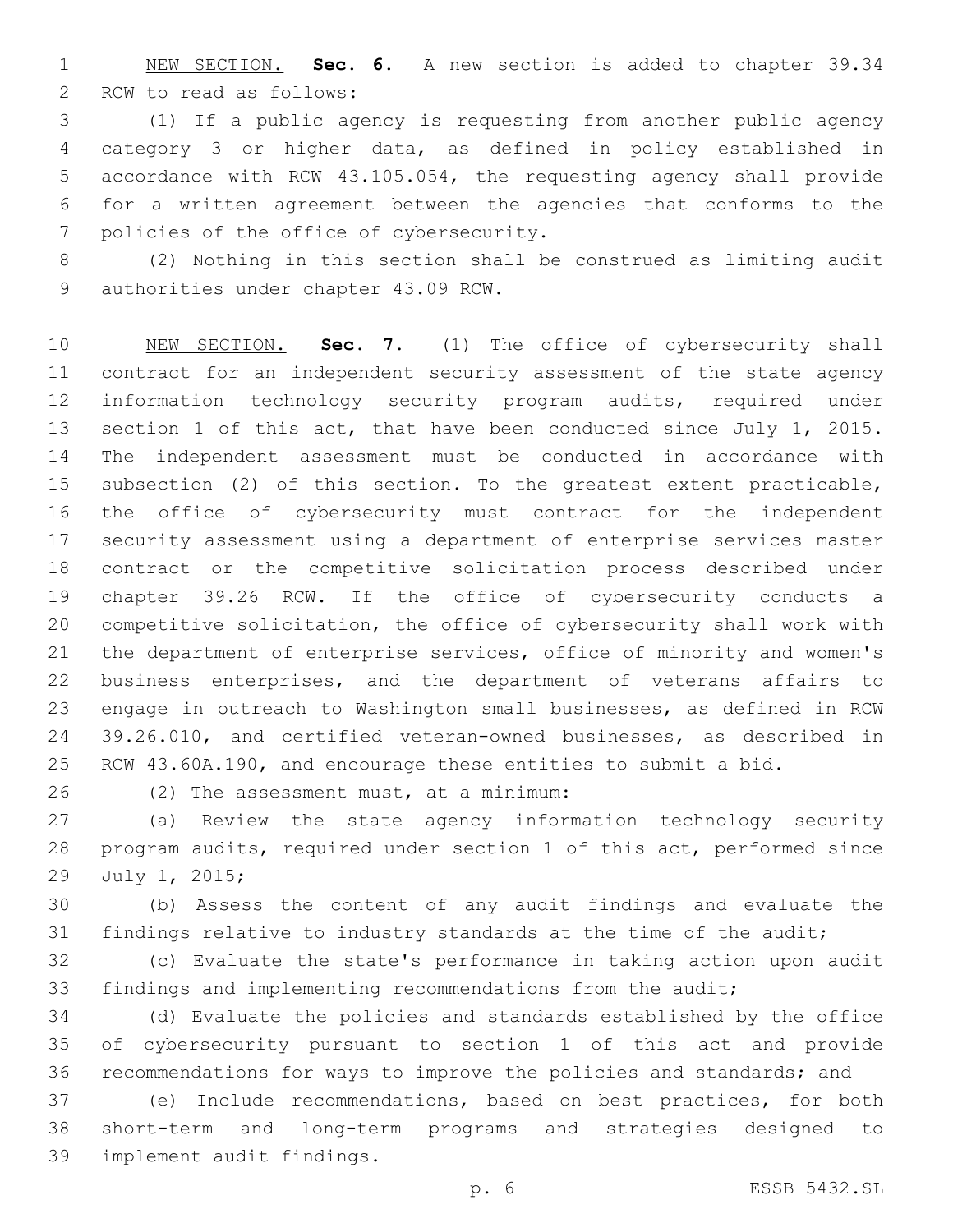(3) A report detailing the elements of the assessment described under subsection (2) of this section must be submitted to the governor and appropriate committees of the legislature by August 31, 2022. The report is confidential and may not be disclosed under 5 chapter 42.56 RCW.

 NEW SECTION. **Sec. 8.** A new section is added to chapter 42.56 7 RCW to read as follows:

 The reports and information compiled pursuant to sections 1 and 7 of this act are confidential and may not be disclosed under this 10 chapter.

 **Sec. 9.** RCW 43.105.054 and 2016 c 237 s 3 are each amended to 12 read as follows:

 (1) The director shall establish standards and policies to govern information technology in the state of Washington.

 (2) The office shall have the following powers and duties related 16 to information services:

(a) To develop statewide standards and policies governing the:

 (i) Acquisition of equipment, software, and technology-related 19 services;

20 (ii) Disposition of equipment;

 (iii) Licensing of the radio spectrum by or on behalf of state 22 agencies; and

23 (iv) Confidentiality of computerized data;

 (b) To develop statewide and interagency technical policies, 25 standards, and procedures;

 (c) To review and approve standards and common specifications for new or expanded telecommunications networks proposed by agencies, public postsecondary education institutions, educational service districts, or statewide or regional providers of K-12 information 30 technology services;

 (d) With input from the legislature and the judiciary, to provide direction concerning strategic planning goals and objectives for the 33 state;

 (e) To establish policies for the periodic review by the director of state agency performance which may include but are not limited to 36 analysis of:

 (i) Planning, management, control, and use of information 38 services;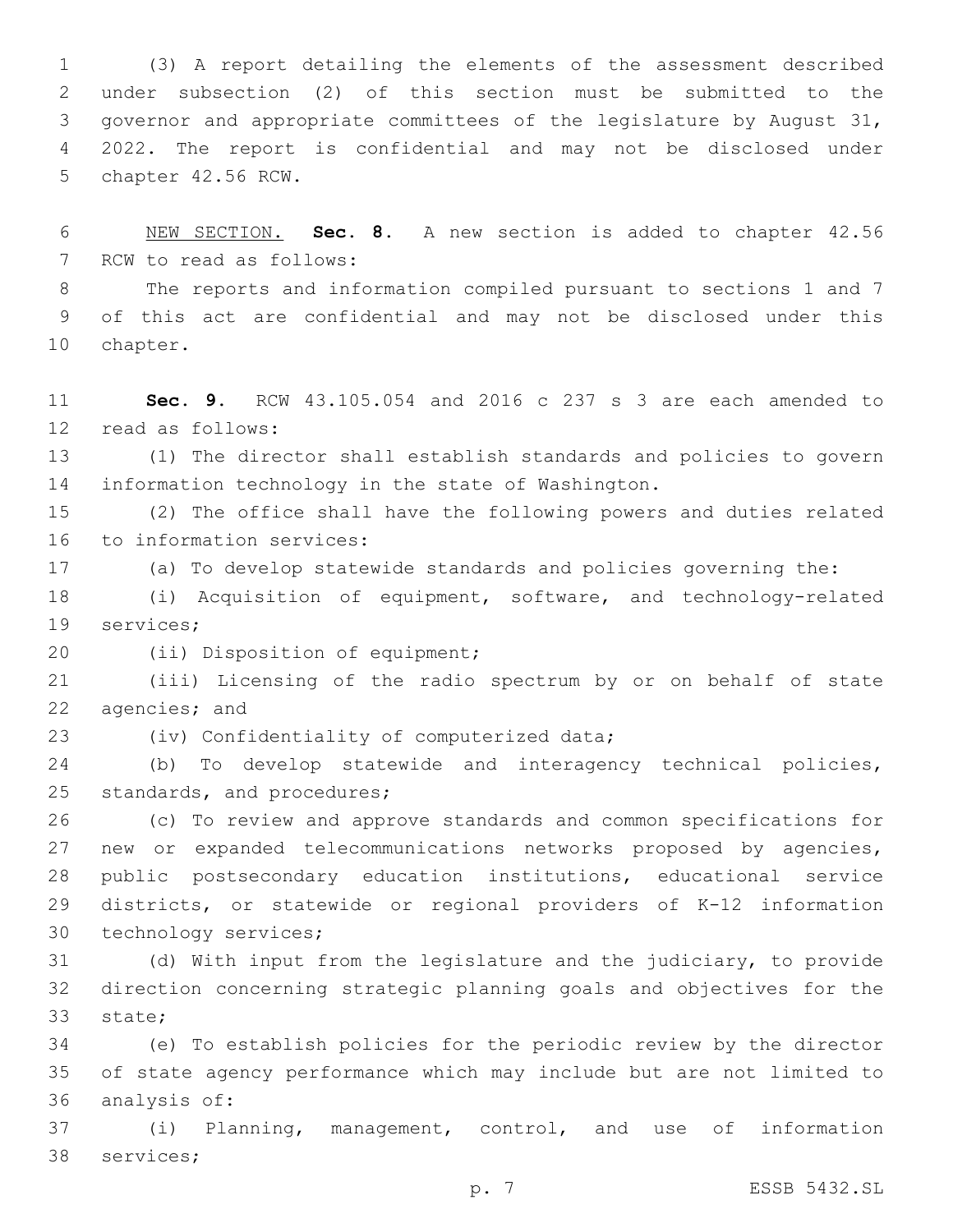- 
- 1 (ii) Training and education;

2 (iii) Project management; and

 (iv) Cybersecurity, in coordination with the office of cybersecurity;4

 (f) To coordinate with state agencies with an annual information technology expenditure that exceeds ten million dollars to implement a technology business management program to identify opportunities for savings and efficiencies in information technology expenditures and to monitor ongoing financial performance of technology 10 investments;

 (g) In conjunction with the consolidated technology services 12 agency, to develop statewide standards for agency purchases of 13 technology networking equipment and services;

 (h) To implement a process for detecting, reporting, and responding to security incidents consistent with the information 16 security standards, policies, and quidelines adopted by the director;

 (i) To develop plans and procedures to ensure the continuity of commerce for information resources that support the operations and assets of state agencies in the event of a security incident; and

20 (j) To work with the office of cybersecurity, department of 21 commerce, and other economic development stakeholders to facilitate 22 the development of a strategy that includes key local, state, and federal assets that will create Washington as a national leader in cybersecurity. The office shall collaborate with, including but not limited to, community colleges, universities, the national guard, the department of defense, the department of energy, and national 27 laboratories to develop the strategy.

 (3) Statewide technical standards to promote and facilitate electronic information sharing and access are an essential component of acceptable and reliable public access service and complement content-related standards designed to meet those goals. The office 32 shall:

 (a) Establish technical standards to facilitate electronic access to government information and interoperability of information systems, including wireless communications systems; and

 (b) Require agencies to include an evaluation of electronic public access needs when planning new information systems or major upgrades of systems.38